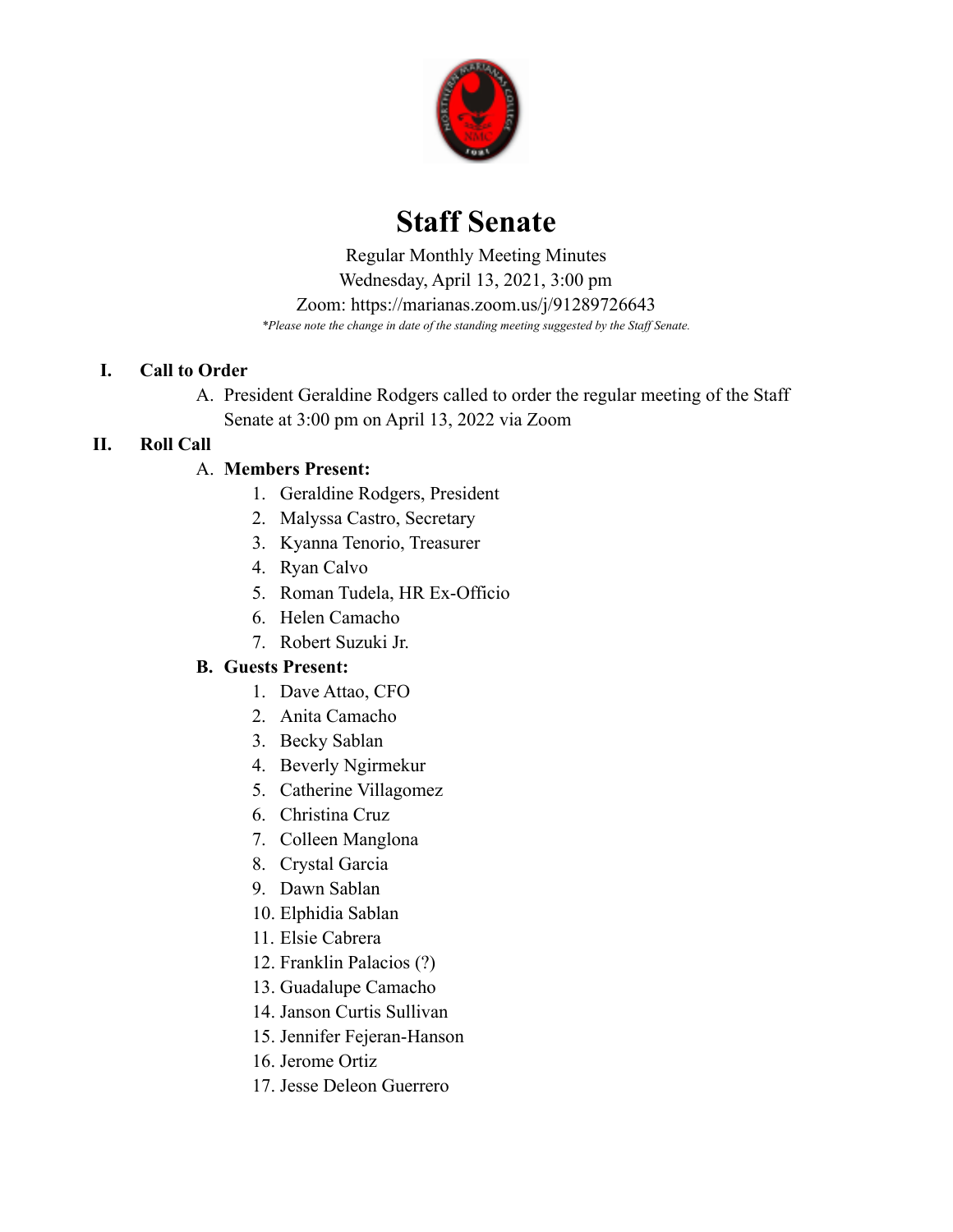

- 18. John Mithnoy
- 19. Karim
- 20. Katherine Palacios
- 21. Kaylene Alepuyo
- 22. Ken Gabrido
- 23. Keoni Tudela
- 24. Lisa Hacskaylo
- 25. Lisa Rafael
- 26. Margarita Prater
- 27. Marji Tarope
- 28. Michael Manglona
- 29. Nate Seng
- 30. Odin Garces
- 31. Robert Suzuki
- 32. Roy Alegre
- 33. Timberley Ngewkl
- 34. Verna Deleon Guerrero
- 35. Ren Buno

#### C. **Members Absent:**

- 1. Daisie Camacho-Renguul
- 2. Roxanne Torres

#### **III. Public Comment:**

A. No public comment pertaining to the agenda

#### **IV. Old Business:**

- A. Review and Adoption of Agenda
	- 1. Moved by Kyanna Tenorio and seconded by Helen Camacho
	- 2. The agenda was adopted unanimously.
- B. Review and Adoption of Minutes from February 16, 2022 (tabled)
	- 1. Moved by Helen Camacho and seconded by Ryan Calvo.
		- a) Updated Ryan *Camacho* to Ryan *Calvo.*
	- 2. The minutes were adopted unanimously.
- C. Updates
	- 1. Budget FY 21-20 (Ky)
	- 2. Executive Committee: (Geri)
	- 3. Policy Committee: Staff of the Quarter (Ryan) a) 1st Quarter 2022
	- 4. Ad Hoc (Ryan, Rox)--PROAC, College Council